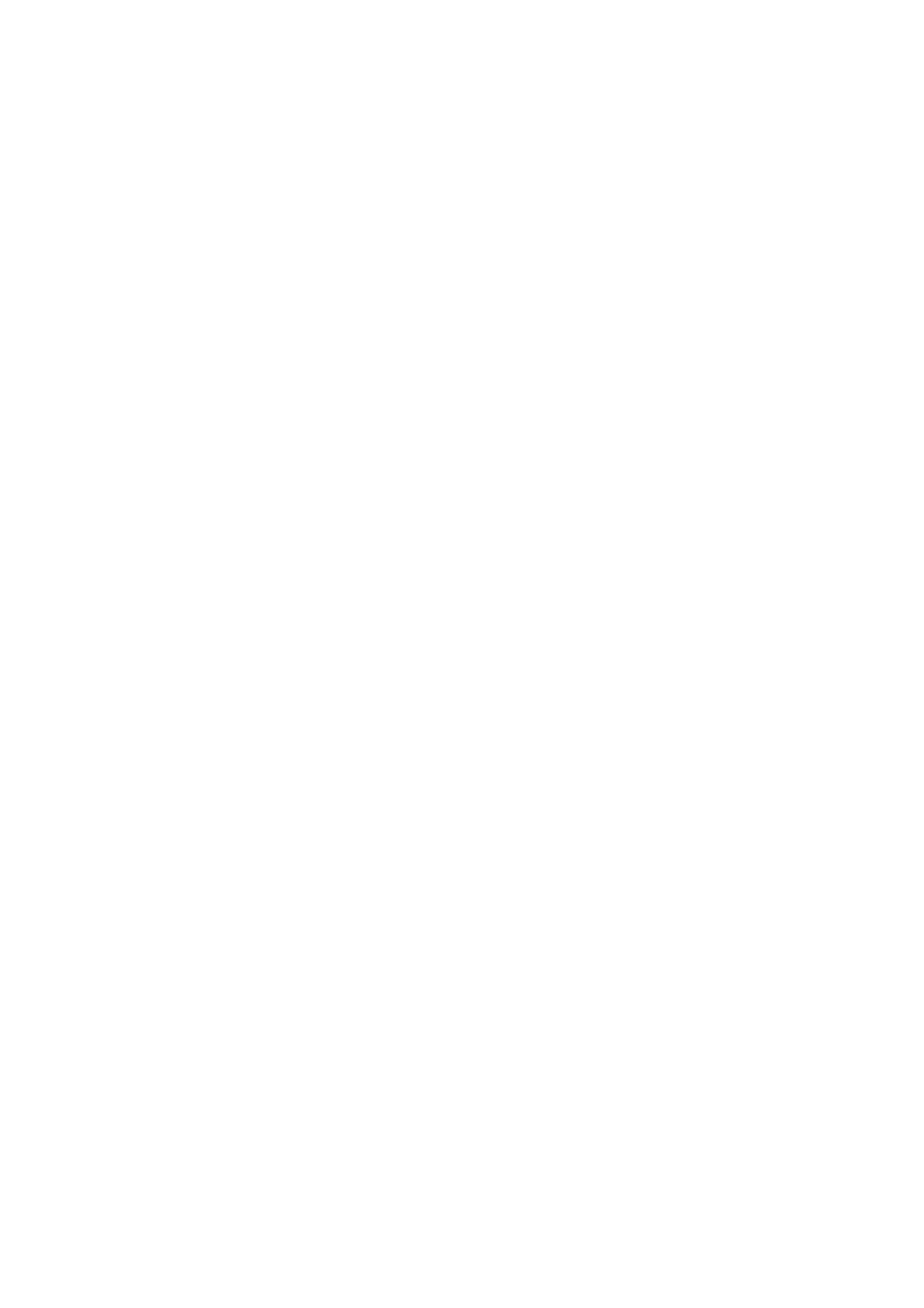The author assumes no responsibility for any errors or omissions that may appear in this document nor does it make a commitment to update the information contained herein.

Third-party brands and names are the property of their respective owners.

January 14, 1998 Taipei, Taiwan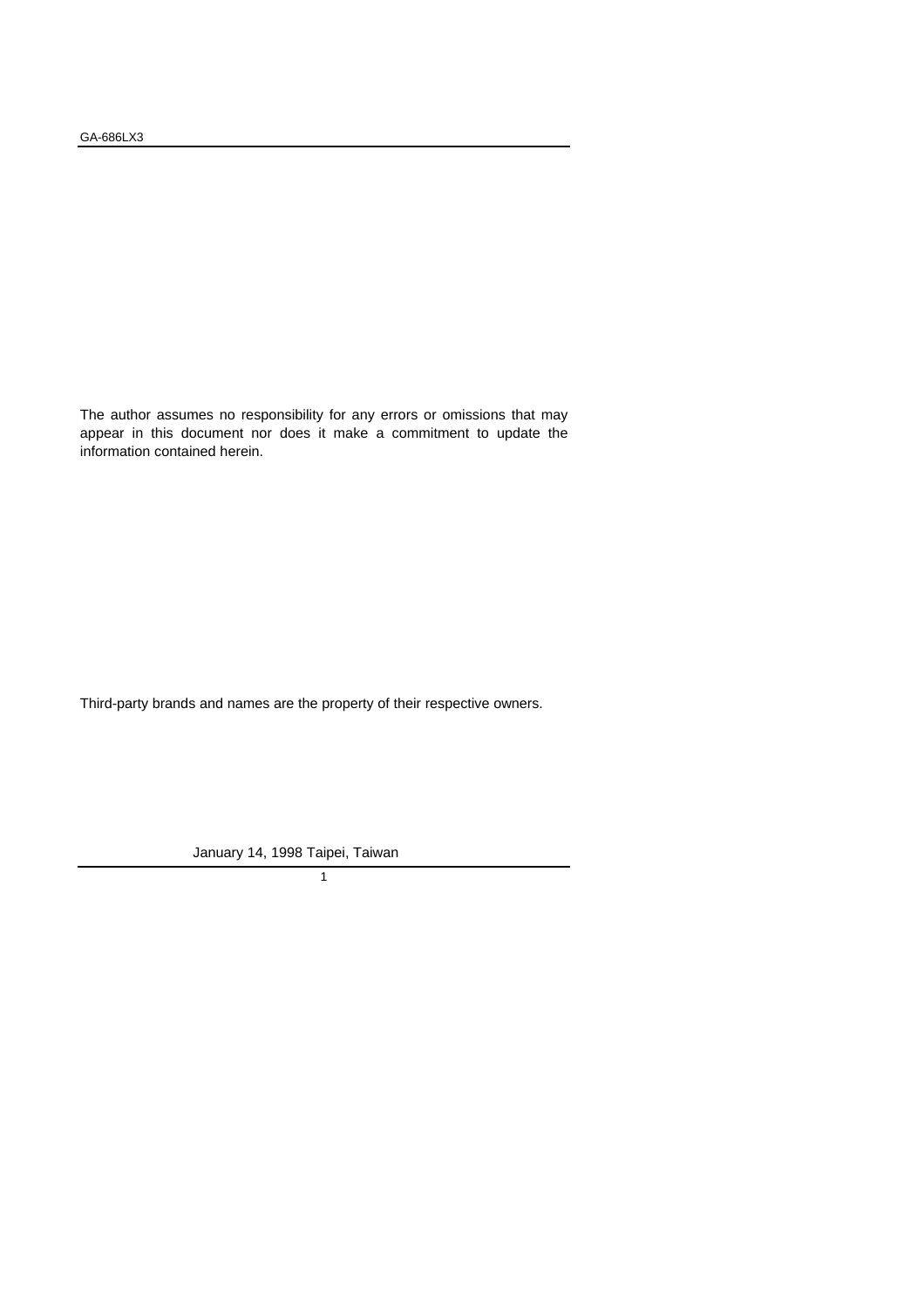#### **I. Quick Installation Guide:**

### **CPU SPEED SETUP**

The default system bus speed is fixed to 66.6MHz. The user can change the DIP SWITCH **(SW)** selection to set up the CPU speed for 200 - 366MHz processor.

**The CPU speed MUST match with the frequency RATIO. It will cause system hanging up if the frequency RATIO is higher than that of CPU.**

| DIP SWITCH (SW)      |                |     |    | FREQ.   | EXT.CLK.   | INT.CLK.   |                                 |
|----------------------|----------------|-----|----|---------|------------|------------|---------------------------------|
| 1                    | $\overline{2}$ | 3   | 4  | RATIO   | <b>MHz</b> | <b>MHz</b> | CPU Type                        |
| ON                   | OFF            | ON  | ON | 3       | 66         | 200        | Pentium <sup>®</sup> II 200 MHz |
| OFF                  | <b>OFF</b>     | ON  | ON | 3.5     | 66         | 233        | Pentium <sup>®</sup> II 233 MHz |
| ON                   | ON             | OFF | ON | 4       | 66         | 266        | Pentium <sup>®</sup> II 266 MHz |
| <b>OFF</b>           | ON             | OFF | ON | 4.5     | 66         | 300        | Pentium <sup>®</sup> II 300 MHz |
| ON                   | <b>OFF</b>     | OFF | ON | 5       | 66         | 333        | Pentium <sup>®</sup> II 333 MHz |
| <b>OFF</b>           | <b>OFF</b>     | OFF | ON | 5.5     | 66         | 366        | Pentium <sup>®</sup> II 366 MHz |
|                      |                |     |    |         |            |            |                                 |
| Main Clock<br>JP4    |                |     |    | JP3     |            |            | JP2                             |
| <b>66 MHz</b><br>1-2 |                |     |    | $1 - 2$ |            | $1 - 2$    |                                 |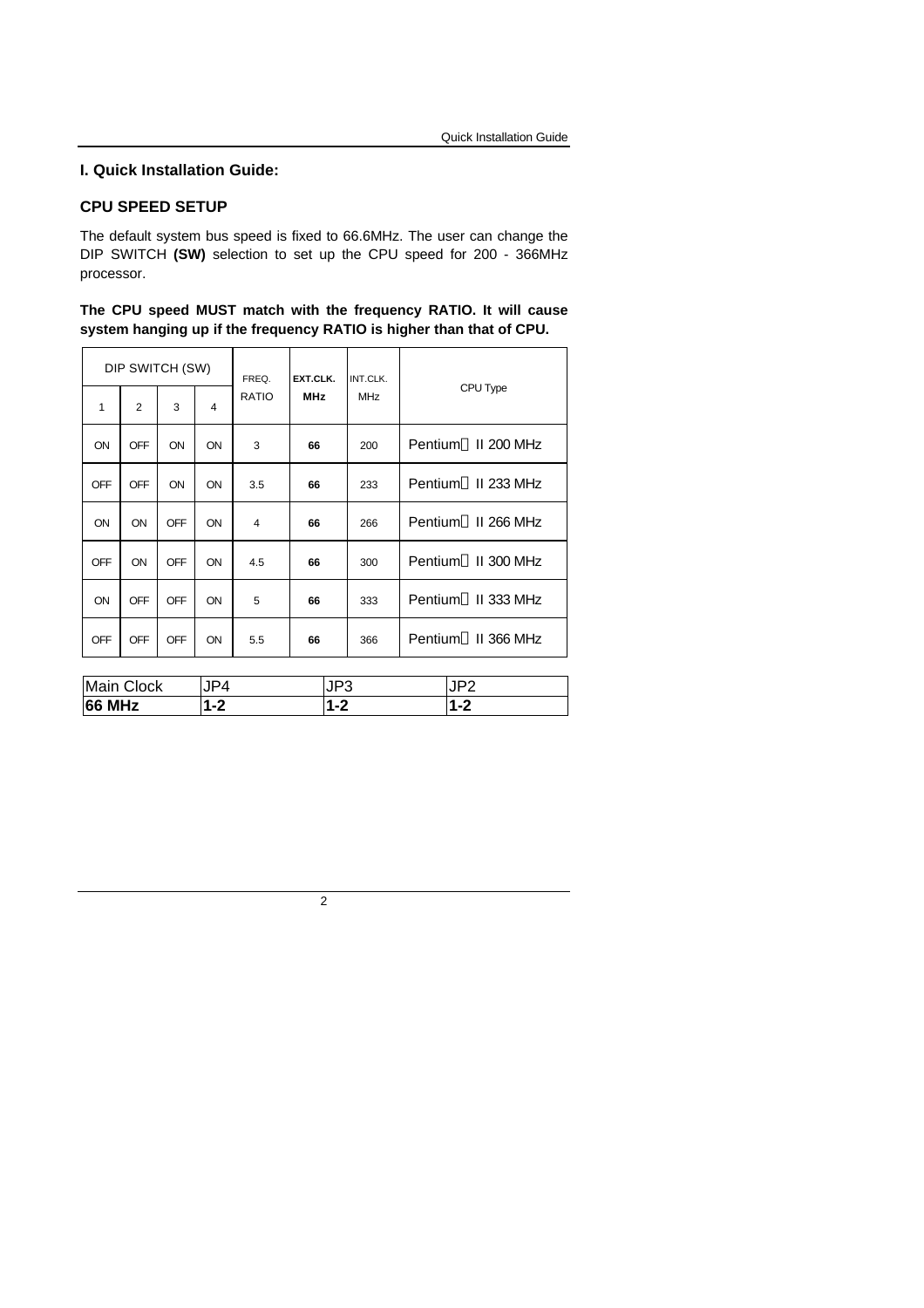## 1. Pentium<sup>®</sup> II 200 MHz



# 2. Pentium<sup>®</sup> II 233 MHz

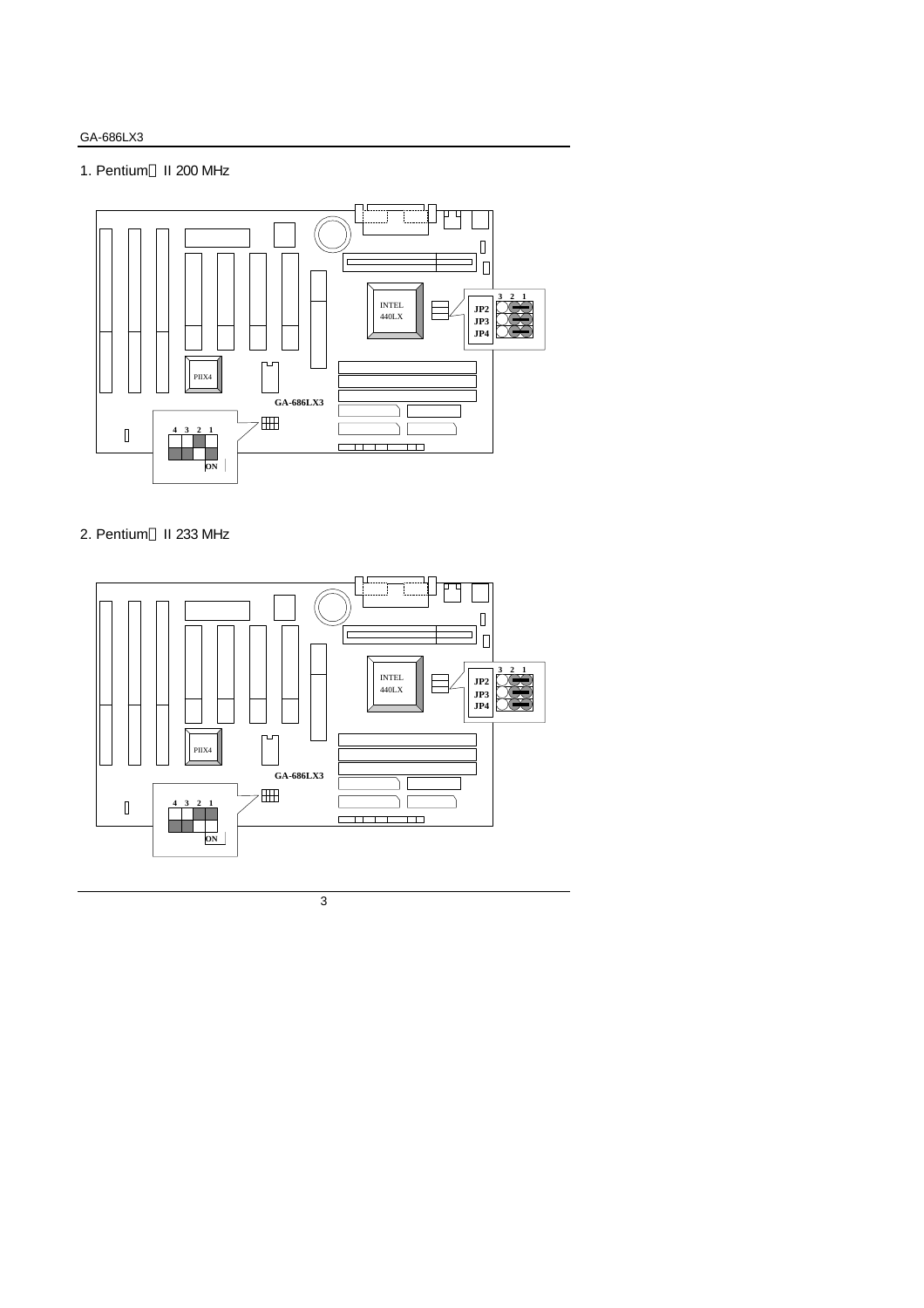### 3. Pentium<sup>®</sup> II 266 MHz



# 4. Pentium<sup>®</sup> II 300 MHz

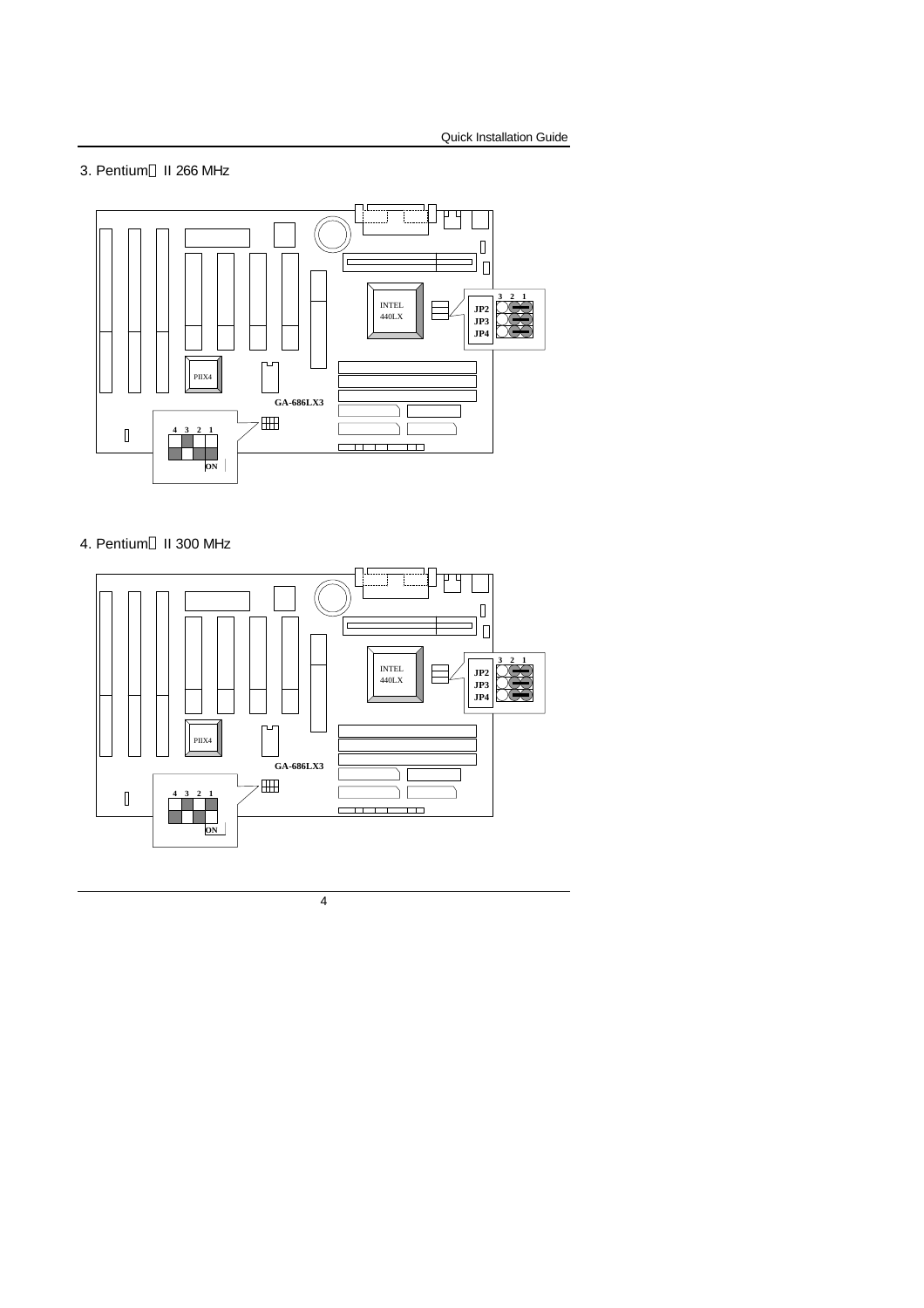## 5. Pentium<sup>®</sup> II 333 MHz



# 6. Pentium<sup>®</sup> II 366 MHz

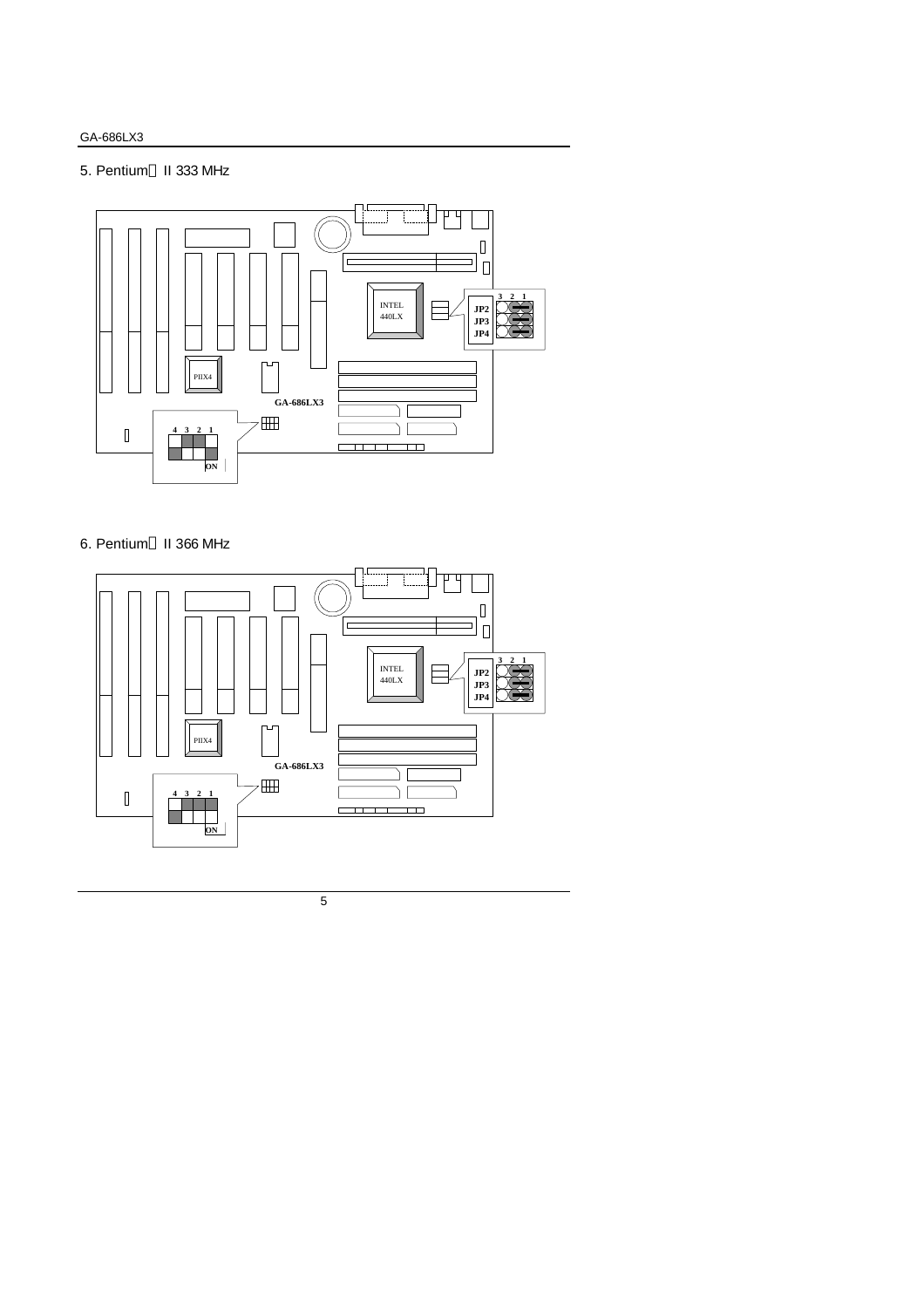# **II. Jumper setting :**

PWR : Power LED Connector



SPK : Speaker Connector

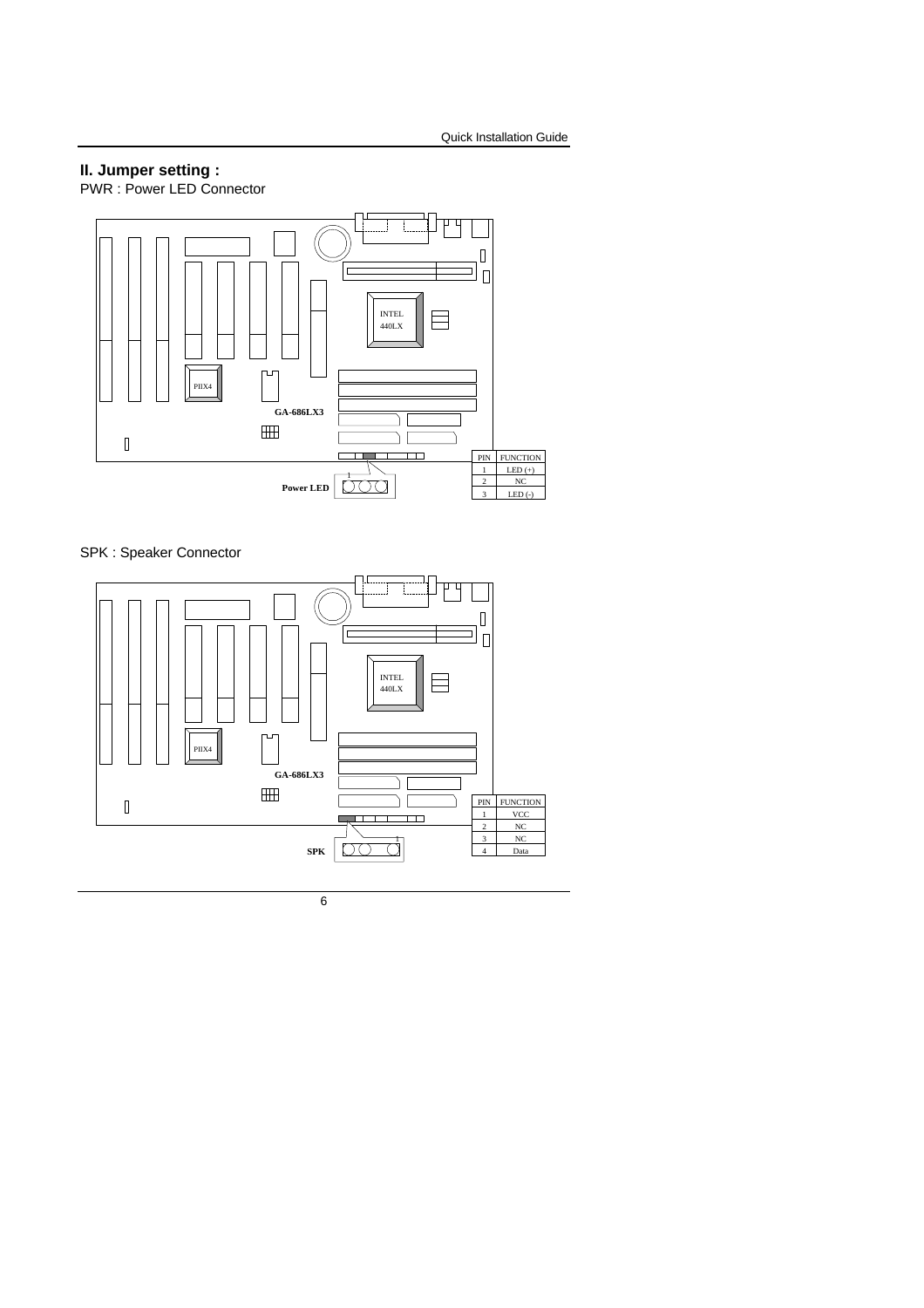# RST : Reset Switch



GN : Green Function Switch

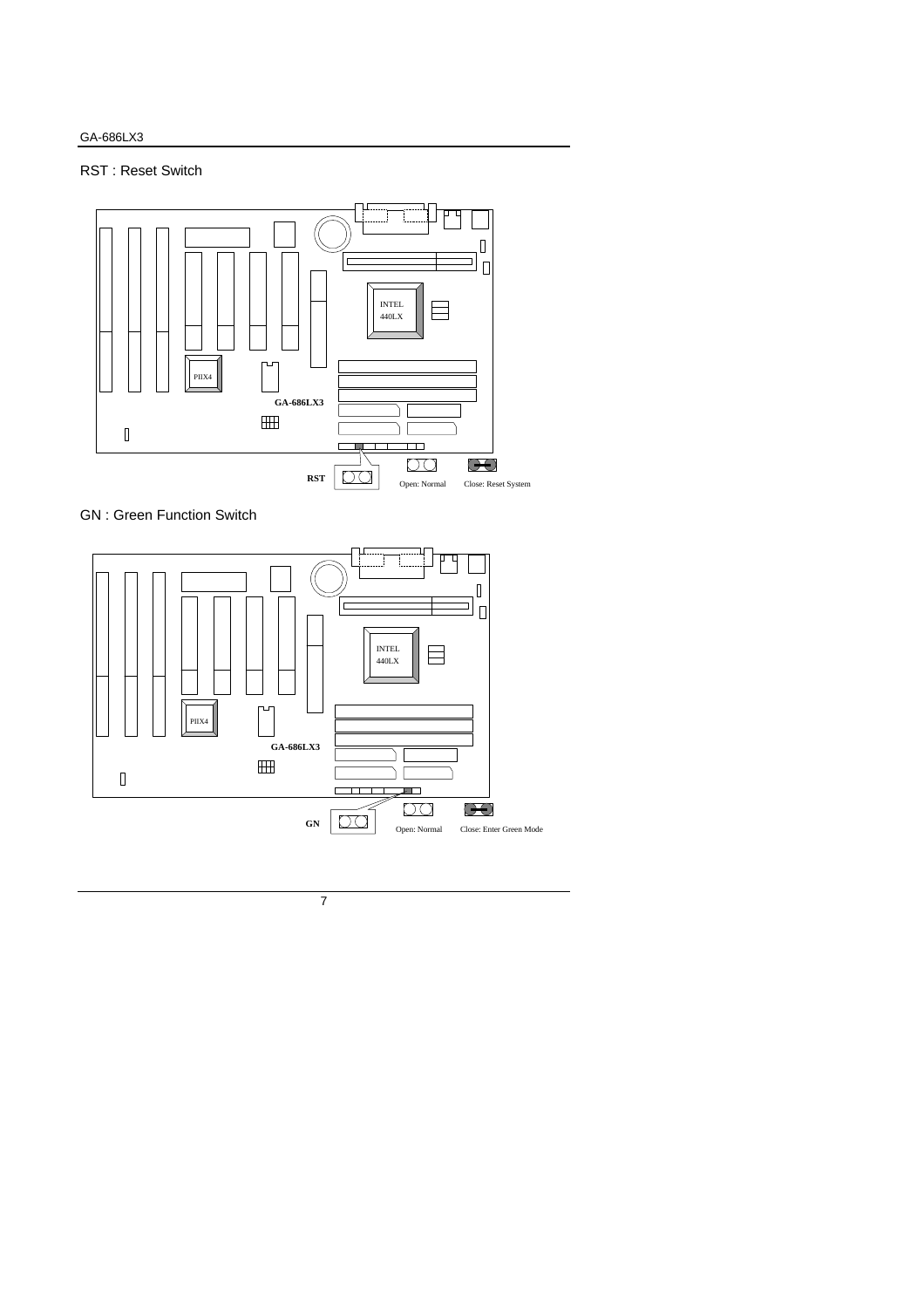### HD : IDE Hard Disk Active LED



Soft PWR : Soft Power Connector

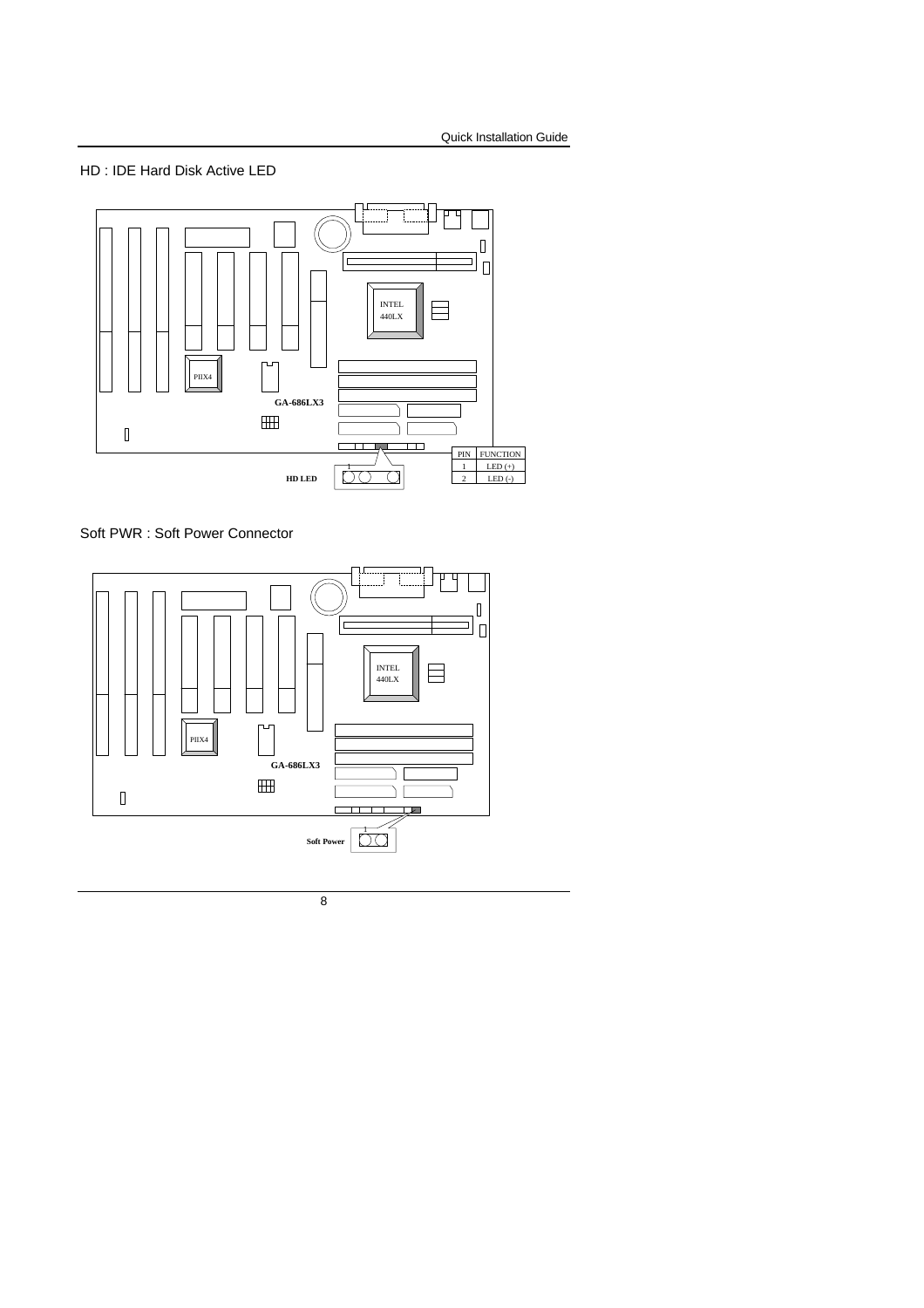



## PS/2 Mouse / Keyboard Connector

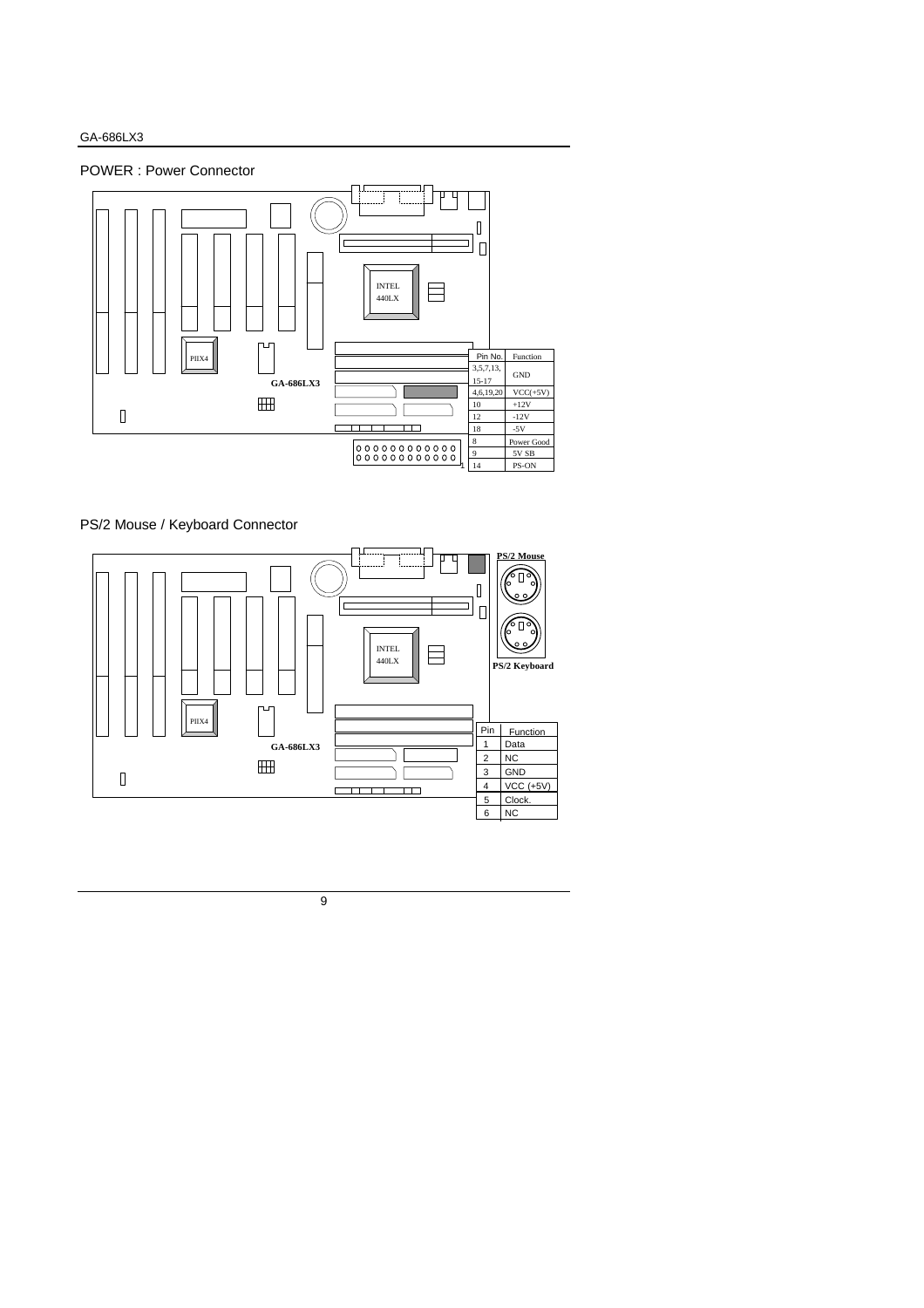# J2 : CPU Cooling Fan Power Connector



# IDE1: For Primary IDE port

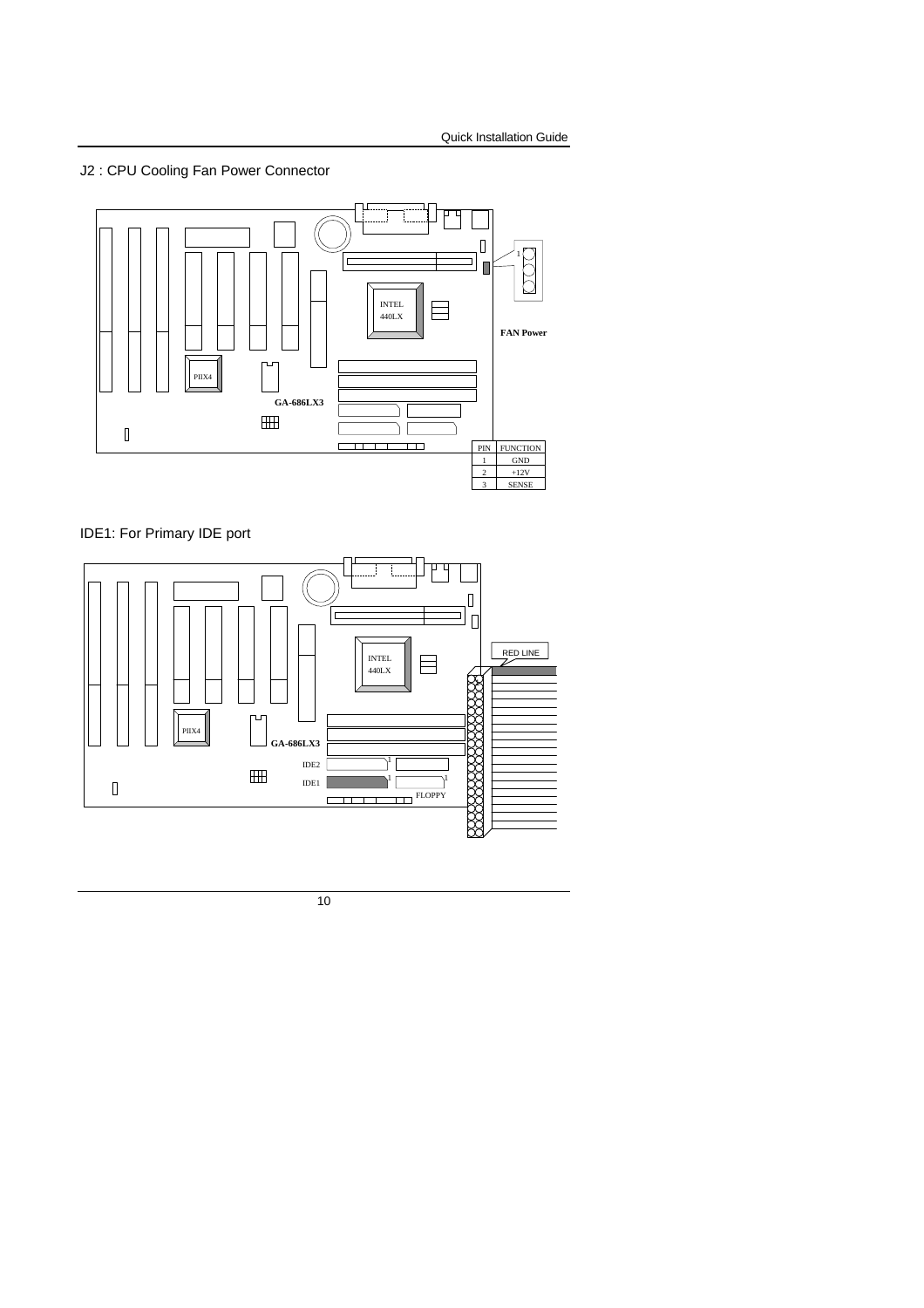

# J7 : FLOPPY PORT

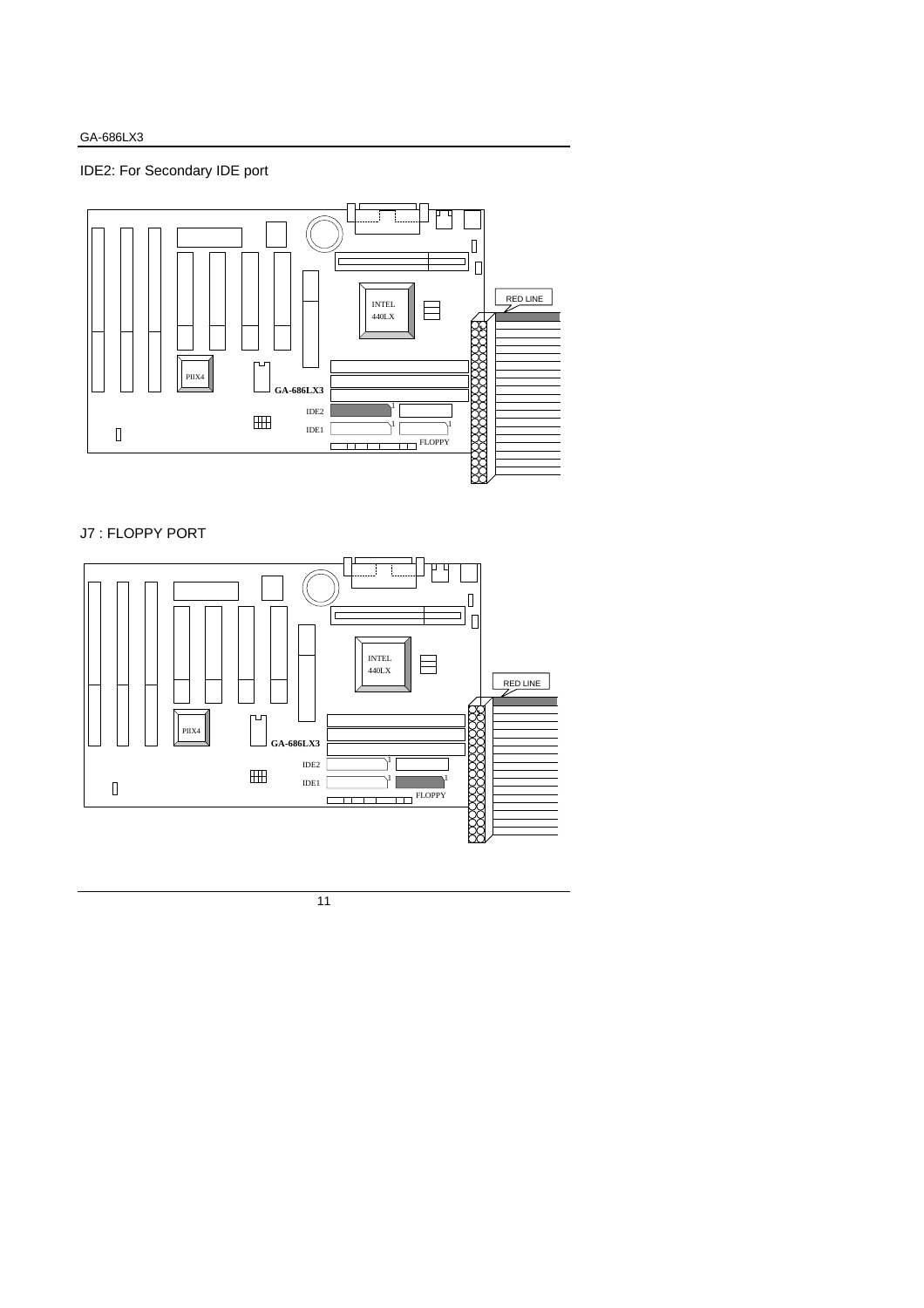



# JP1 : Keyboard Power On Selection

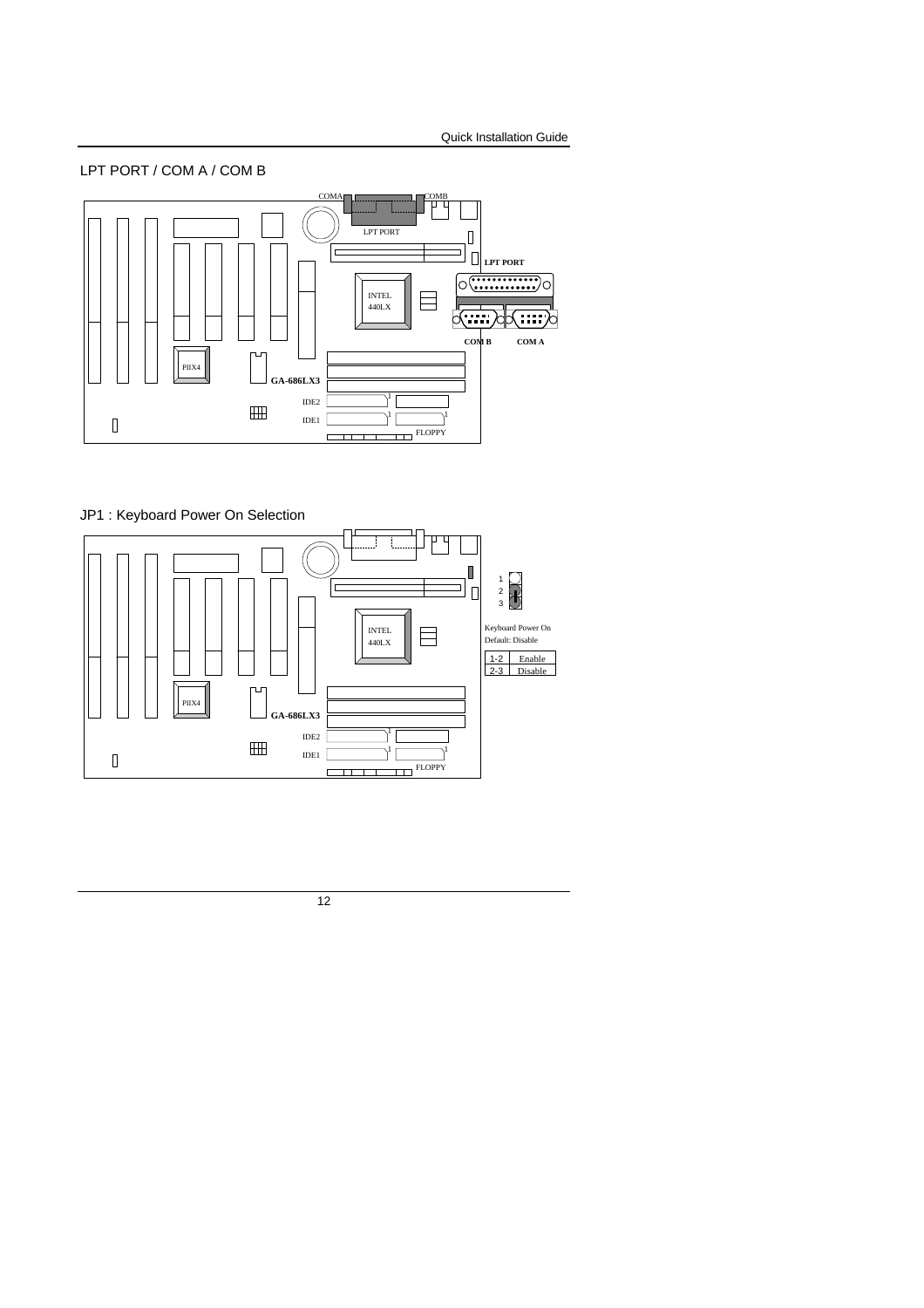# CN1: USB Port



# J13: ATX Power Control Selection